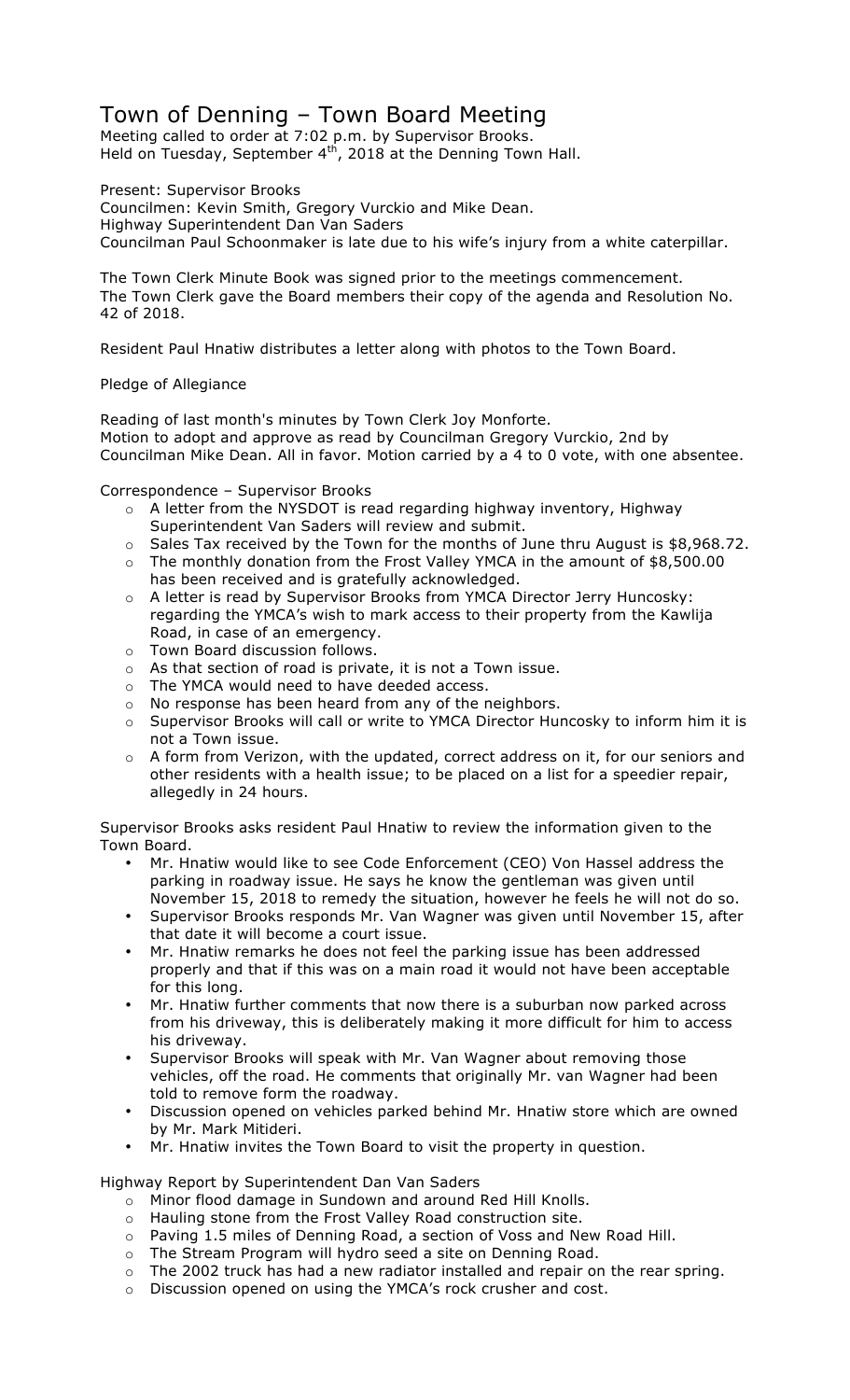- o Discussion follows included total cost, location, amount, use for material, including on Basily Road.
- $\circ$  Discussion opened on top of Brooks Hill Road and the need for grey crusher run.
- o Supervisor Brooks asks how the fire tower road held up?
- o Highway Superintendent Van Saders responds it took a big hit, as did Barnes Road.
- o Supervisor Brooks inquires as to the operating status of the grader?
- o Highway Superintendent Van Saders responds he is working with it.
- $\circ$  Supervisor Brooks asks about the paving budget and if Highway Superintendent Van Saders is paving Peekamoose Road?
- o Highway Superintendent Van Saders responds yes he will be paving a section, with aid from UCDPW.
- $\circ$  Supervisor Brooks opens a discussion on chip sealing, and as to how much money, is remaining in budget.
- $\circ$  Highway Superintendent Van Saders, he did not leave enough money in the budget to be able to do it this year.

Planning Board Report - by Councilman Mike Dean

- ! A Logging Notification was received, for Taylor Road.
- ! Discussed the lighting issue at Blue Hill Lodge which has been resolved.

Resolution No. 42 of 2018

**WHEREAS** New York State Town Highway Law §141 permits local governments to transfer funds between highway accounts and

**WHEREAS** the Town of Denning has recently purchased a pick up truck for highway department use, from Van Bortel Ford and

**THEREFORE** a fiscal transfer is needed.

**NOW THEREFORE BE IT RESOLVED** that the Town of Denning Town Board **HEREBY** authorizes and approves the transfer of Said funds by the Town of Denning Supervisor in the amount of \$35,104.45 from DA599 Highway Unappropriated Fund Balance, to DA5130.2 Machinery Equipment Account for payment of this truck.

**Whereupon**, the Resolution was put to a vote, recorded as follows: Motion to adopt and approve by Councilman Kevin Smith, 2<sup>nd</sup> by Councilman Gregory Vurckio. Roll Call Vote: Councilman Mike Dean AYE Councilman Paul Schoonmaker ABSENT Councilman Kevin Smith AYE Councilman Gregory Vurckio AYE Supervisor David Brooks AYE Motion carried following a unanimous roll call vote, with one absentee.

Supervisor Brooks explains to Superintendent Dan Van Saders, he did it this way so, you still have your equipment line to use.

Councilman Schoonmaker arrives, he apologizes for being late, however his wife did receive treatment.

Supervisor Comments:

- $\triangleright$  Supervisor Brooks remarks the permit system for the Blue Hole is working, although work still needs to be done on a pedestrian access, so they are off of the road.
- $\triangleright$  A flyer from Verizon has the wrong address on it, he has called to get the updated, correct address on it, for our seniors and other residents with a health issue; to be placed on a list for a speedier repair, allegedly in 24 hours.
- $\triangleright$  Resident Paul Hnatiw remarks the public telephone at the store always works and doesn't go down like the residential lines.
- $\triangleright$  Supervisor Brooks informs those present he has signed the contract with the CWC for the engineering project in Sundown and the feasibility study to elevate the town hall.
- $\triangleright$  Paving will start tomorrow morning on Sundown Road on the Neversink side, there may be some short delays.

Supervisor Brooks calls for Councilmen Comments:

 $\triangleright$  Councilman Mike Dean asks about removing the invasive barberry bushes on the side of town hall. He comments, he noticed when checking the oil in the generator, how large they are.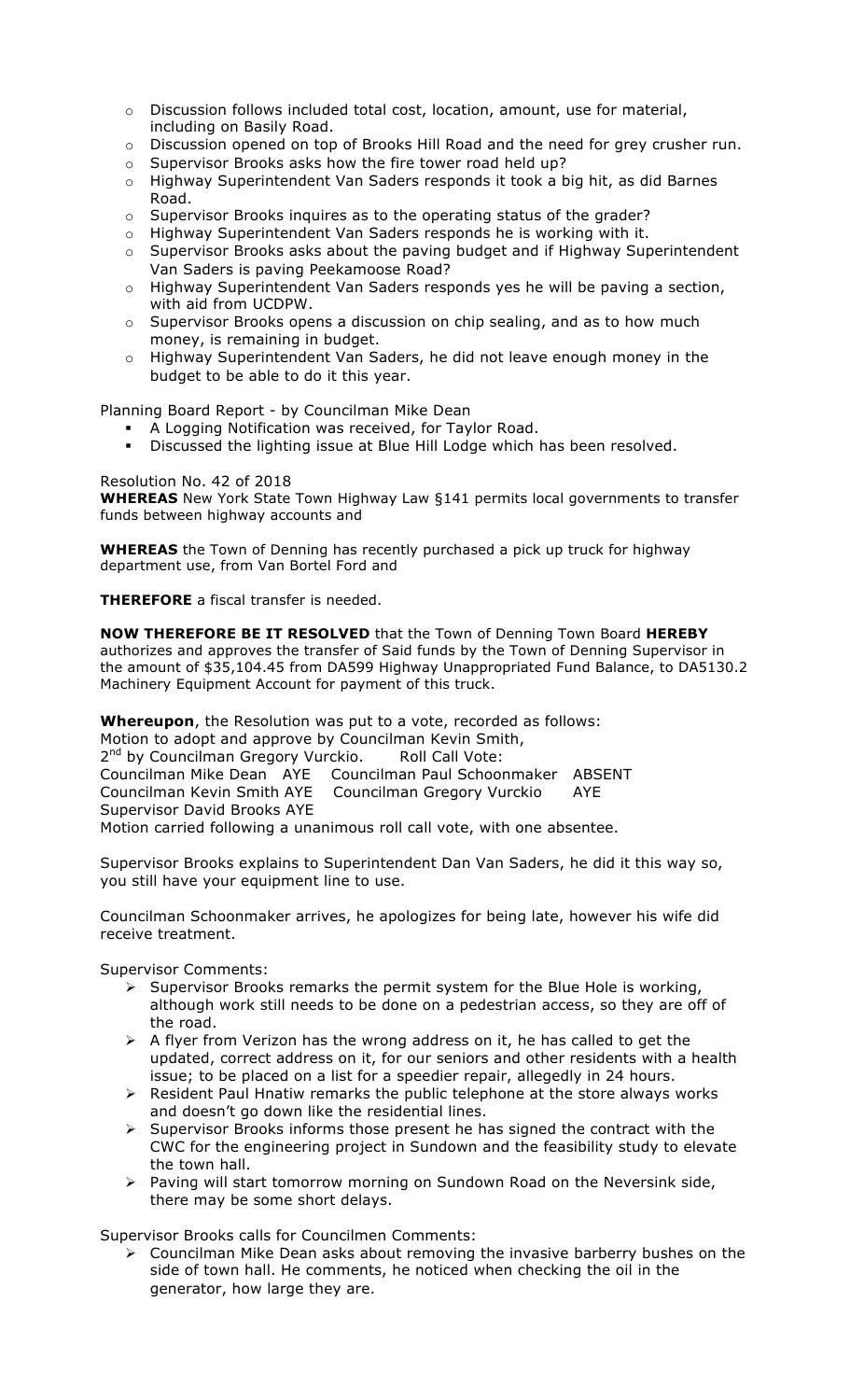- $\triangleright$  Brief discussion follows.
- $\triangleright$  Supervisor Brooks will cut them out, with the highway using a clam shell to pick up and remove them.
- $\triangleright$  Councilman Kevin Smith asks if he has heard anything about the updated zoning?
- > Supervisor Brooks replies he hasn't called for an update he has been to busy with other things.
- $\triangleright$  Councilman Gregory Vurckio reminds everyone the planner had said he will not be done until sometime in October.

Supervisor Brooks call for Public Comment:

- $\circ$  Resident Tony Carminati informs the Board of garbage left on the roadway of a residence and the other items there, stating animals are getting into it.
- o Supervisor Brooks will call the property caretaker.
- o Resident Tony Carminati brings up speeding on Red Hill with one vehicle in particular being a problem, an older model silver Nissan is speeding and seems to be aiming at people.
- o Resident Carminati requests speed bumps for Red Hill.
- $\circ$  Highway Superintendent Van Saders responds he has already ordered more speed limit sign and can post them.
- o Resident Carminati states that won't help.
- o Highway Superintendent Van Saders replies this is an enforcement issue.
- o Mr. Carminati also complains about the bicyclists marking the road and the water bottles they leave behind, stating they fly by.
- o Discussion follows.
- $\circ$  Supervisor Brooks informs him the Town is working on a permit.
- o Mr. Carminati would like to see it include incentives, penalties for violations.

Councilman Vurckio asks Mr. Hnatiw to review a photo, he asks him if Mr. Van Wagner got rid of the vehicles, if that would resolve the parking issue.

Mr. Hnatiw replies yes, it would give them room to park. They and their company park in the road and you cannot pass thru.

Supervisor Brooks call for any further comments or discussion. There is none.

Motion to adjourn 8:00 by Councilman Gregory Vurckio, 2<sup>nd</sup> by Councilman Mike Dean, All in favor. Motion carried.

Respectfully Submitted by Joy Monforte, RMC, Town Clerk, September 5<sup>th</sup>, 2018

Next Meeting: Tuesday, September  $11<sup>th</sup>$ , 2018 at 7 pm at the Denning Town Hall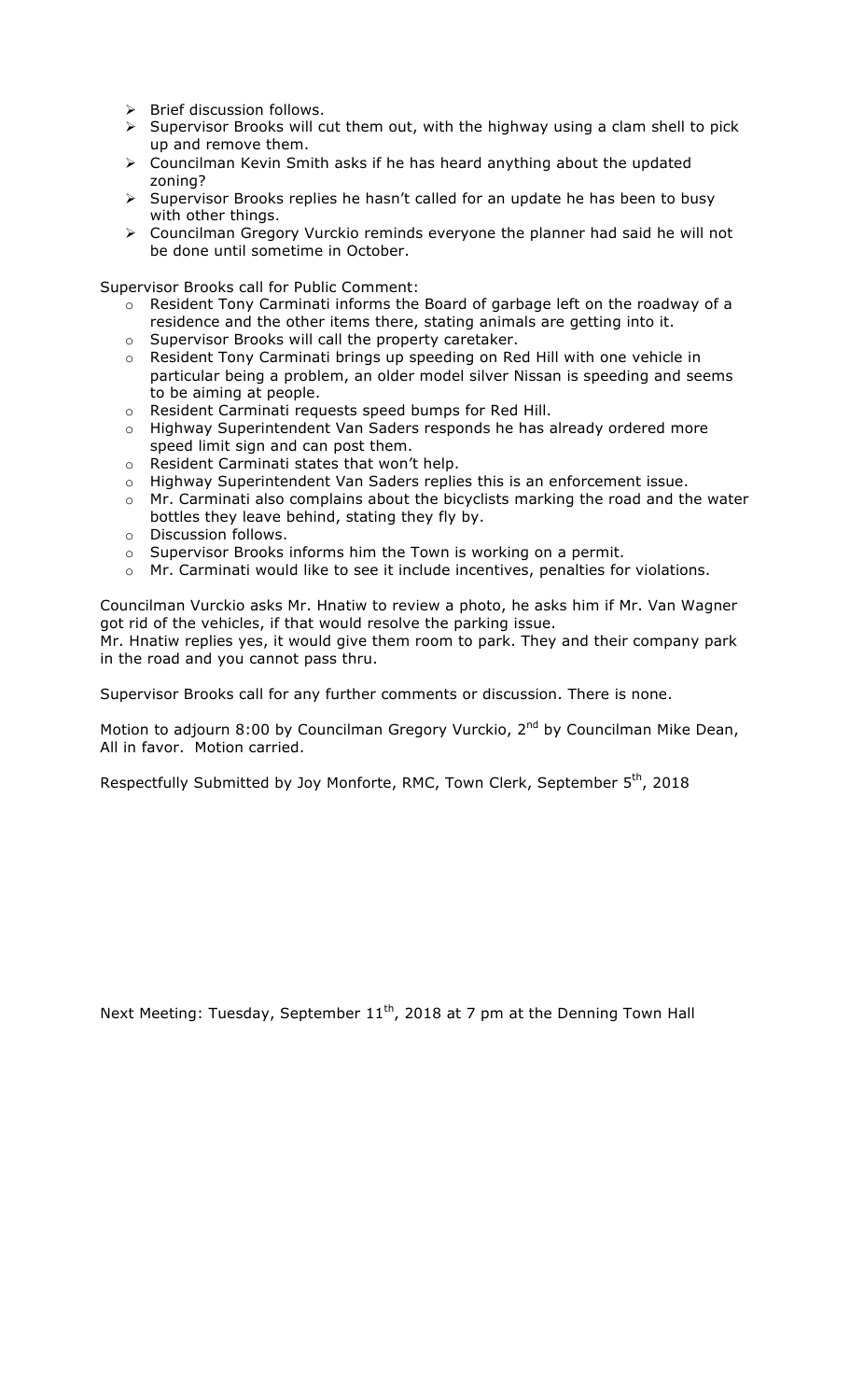## Town of Denning – Town Business Meeting

Meeting held on Tuesday, September  $11^{th}$ , 2018 at the Denning Town Hall. Called to order at 7:02 p.m. by Supervisor David Brooks.

Present: Supervisor David Brooks Councilmen: Mike Dean, Paul Schoonmaker, Gregory Vurckio and Kevin Smith. Also present: Highway Superintendent Dan Van Saders

The Town Clerk Minute Book was signed prior to the commencement of the Town Board Meeting.

The Town Clerk gave the Board members their copy of the agenda and the Budget vs. Actual thru August, 2018. The Supervisor submits for consideration a runner/cyclist event notification form; this is a work in progress he states.

Pledge of Allegiance

Highway Pre Pay Vouchers presented by Superintendent Van Saders. (see Warrant #9PP, voucher #27-28) MVP Healthcare, Inc. DA9060.8 \$7,706.51 Trust & Agency Account DA9030.8 \$854.90. Motion to approve and pay Highway Pre Paid Vouchers by Councilman Gregory Vurckio, 2<sup>nd</sup> by Councilman Mike Dean. All in favor. Motion carried 4 to 0 vote.

Highway Vouchers presented by Superintendent Van Saders. (see Warrant #9, voucher #142-157) Arkel Motors DA5130.4 \$688.43, \$1,748.30 Bottini Fuel Corp. DA5110.4 \$74.21 Buddenhagen's Ford DA5130.4 \$167.50 Callanan Industries, Inc. Da5112.4 \$11,820.48 Case Tire Inc. DA5130.4 \$3,619.46 Fleet Pride DA5130.4 \$303.00 HO Penn Machinery Co. DA5130.4 \$61.85 M & M Ford DA5130.4 \$134.22 Monticello Black Top DA5112.4 \$42,904.96 Shakelton Auto & Truck Center DA5130.4 \$120.77 Superior Blue Tarp Credit Serv. DA5130.4 \$5.98 Tractor Supply Cred. Plan DA6130.4 \$51.82 Vantage Equipment DA5130.4 \$41.50 Woods Automotive DA5130.4 \$794.00 Zanetti's DA5130.4 \$21.00 Motion to approve and pay Highway Fund vouchers by Councilman Paul Schoonmaker, 2<sup>nd</sup> by Councilman Kevin Smith. All in favor. Motion carried 4 to 0.

Supervisor Brooks opens a discussion on the paving of Peekamoose Road.

o Superintendent Van Saders replies they are now weather dependent now.

Supervisor Brooks informs the Board; he has not received the paperwork for the backhoe grant but expects it any day.

Supervisor Brooks informs the Board he has received the estimate for the fuel system, cost is almost \$16,000.00. Discussion on grant follows; it will be submitted on Monday.

Supervisor Brooks asks if anyone has anything further for Superintendent Van Saders? Response is no. Sup. Van Saders leaves as his portion has concluded.

General Pre Pay Vouchers presented by Supervisor Brooks. (see Warrant #9PP, voucher (#56-61) Central Hudson A1620.4 \$132.84, A5132.4 \$246.17, A8160.4 \$38.14, A5182.4 \$107.45 MVP Health Care Inc. DA9060.8 \$5,702.17 TWC A5132.4 \$148.53 Trust & Agency Acct. DA9030.8 \$670.14. Motion to approve and paid General Fund Pre Pay vouchers by Councilman Mike Dean, 2nd by Councilman Gregory Vurckio, All in favor. Motion carried 4 to 0.